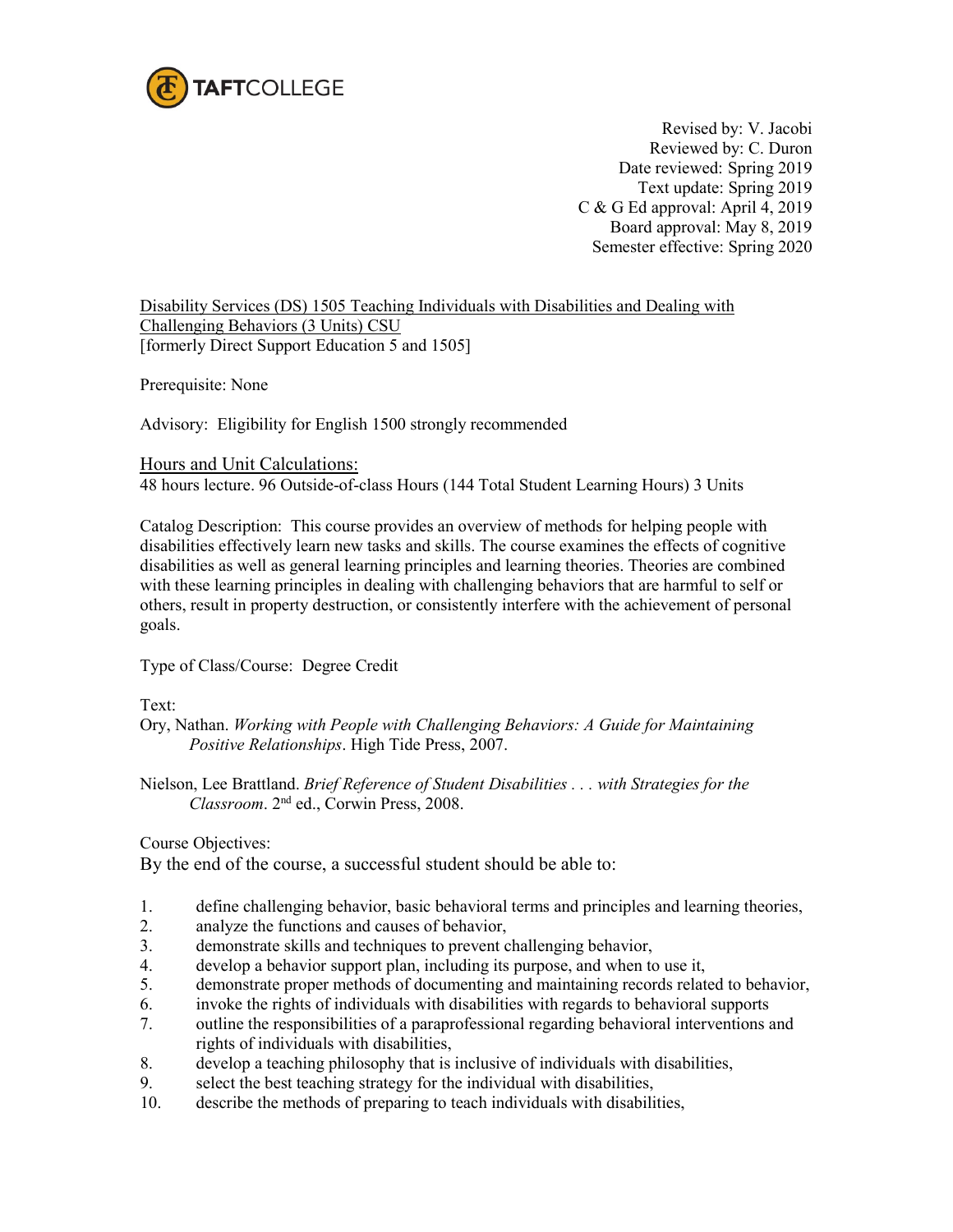

- 11. demonstrate different teaching strategies and how to use reinforcements, and
- 12. contrast the difference between goals and objectives.

Course Scope and Content:

| Unit I    | <b>Understanding Behavior</b>                                                            |  |  |
|-----------|------------------------------------------------------------------------------------------|--|--|
|           | Definitions of behavior<br>$A_{\cdot}$                                                   |  |  |
|           | <b>B.</b><br>The importance to define behavior in observable and measurable              |  |  |
|           | terms                                                                                    |  |  |
|           | C.<br>The antecedent, behavior and consequence (ABC's) of behavior                       |  |  |
| Unit II   | Functions and Causes of Behavior                                                         |  |  |
|           | Functions behaviors serve<br>А.                                                          |  |  |
|           | <b>B.</b><br>Important of identifying behaviors                                          |  |  |
|           | $C_{\cdot}$<br>Functional assessments                                                    |  |  |
|           |                                                                                          |  |  |
| Unit III  | <b>Understanding Positive Approaches</b>                                                 |  |  |
|           | Applied behavior analysis and the role it plays in positive behavioral<br>A.<br>supports |  |  |
|           | Historical use of behavior interventions<br><b>B.</b>                                    |  |  |
|           | $C_{\cdot}$                                                                              |  |  |
|           | Positive behavior supports                                                               |  |  |
| Unit IV   | Preventing Challenging Behavior                                                          |  |  |
|           | Use of prevention strategies in reducing challenging behaviors<br>А.                     |  |  |
|           | <b>B.</b><br>Selection of appropriate behaviors                                          |  |  |
| Unit V    | <b>Behavior Support Plans</b>                                                            |  |  |
|           | Purpose of a behavior support plan<br>А.                                                 |  |  |
|           | <b>B.</b><br>Objective and measurable behavior statements                                |  |  |
|           | C.<br>Roles and responsibilities in implementing and documenting                         |  |  |
|           | behavior support plans                                                                   |  |  |
|           |                                                                                          |  |  |
| Unit VI   | Rules, Regulations, Policies, and Rights                                                 |  |  |
|           | Individual's rights in regards to behavioral supports<br>A.                              |  |  |
|           | Rights restrictions associated with behavioral issues<br>$B_{-}$                         |  |  |
|           | $C$ .<br>paraprofessional's responsibilities in regards to behavioral<br>interventions   |  |  |
|           |                                                                                          |  |  |
| Unit VII  | Teaching Individuals with Disabilities and Challenging                                   |  |  |
|           | <b>Behaviors</b>                                                                         |  |  |
|           | Selecting appropriate teaching strategies<br>A.                                          |  |  |
|           | <b>B.</b><br>Importance of the teaching relationship                                     |  |  |
|           | C.<br>Methods of preparing to teach individuals with disabilities and                    |  |  |
|           | challenging behaviors                                                                    |  |  |
|           | Teaching strategies<br>D.                                                                |  |  |
|           | Ε.<br>How to use reinforcements                                                          |  |  |
| Unit VIII | Learning Theories and Principles                                                         |  |  |
|           | Principles of Learning<br>A.                                                             |  |  |
|           | <b>B.</b><br>Learning Theories                                                           |  |  |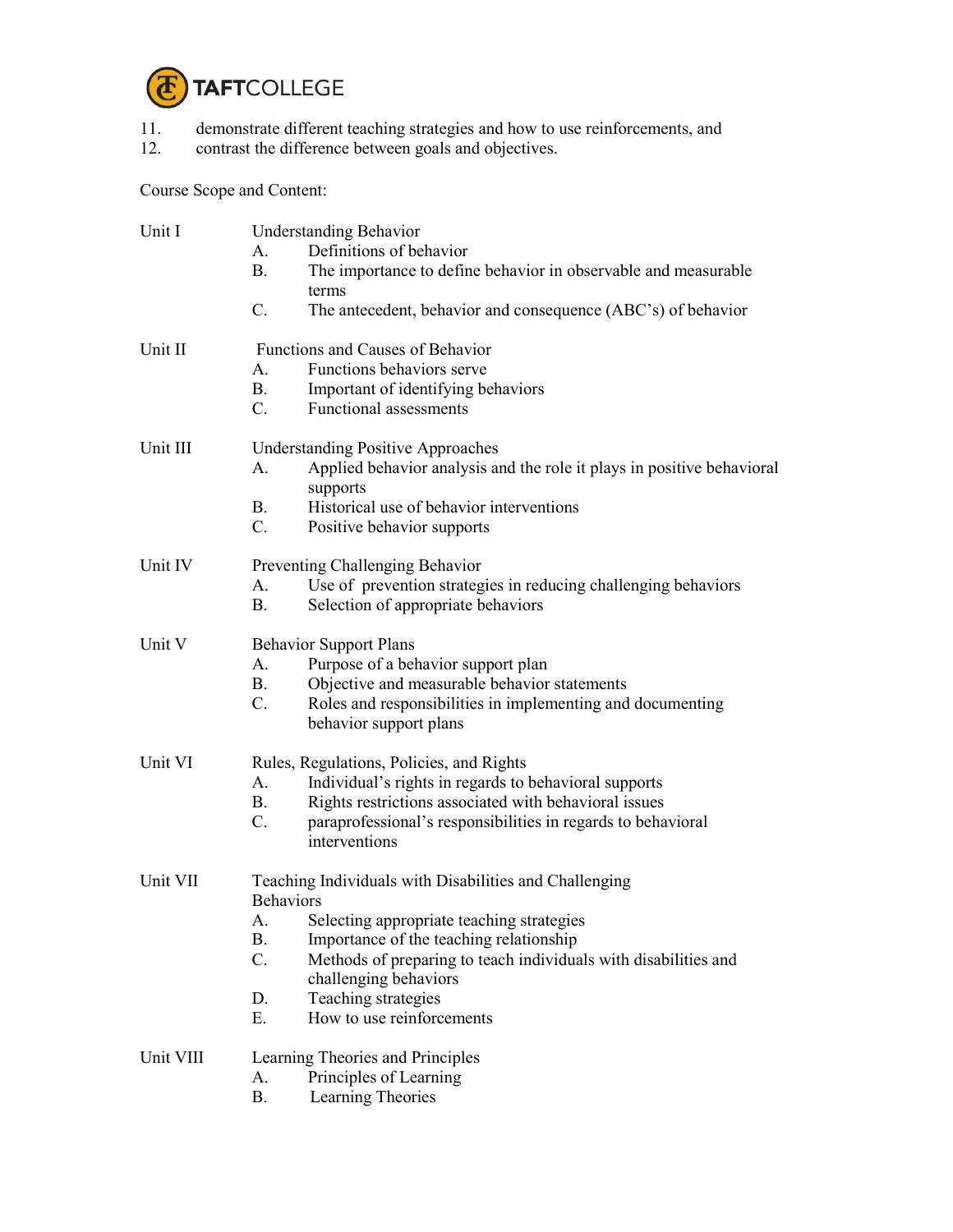

Learning Activities Required Outside of Class:

The students in this class will spend a minimum of 6 hours per week outside of the regular class time doing the following:

- 1. Review multimedia<br>2. Complete writing an
- 2. Complete writing and reading assignments
- 3. Participate in individual and group assignments

Methods of Instruction:

- 1. Lectures
- 2. Group discussions
- 3. Class exercises
- 4. Individual and/or group projects

Methods of Evaluation:

- 1. Instructor evaluations<br>2. Tests/quizzes
- 2. Tests**/**quizzes
- 3. Research paper
- 4. Discussions

Supplemental Data:

| TOP Code:                    | 210450: Disability Services            |
|------------------------------|----------------------------------------|
| <b>SAM Priority Code:</b>    | D: Possibly Occupational               |
| <b>Distance Education:</b>   | Online; offline                        |
| Funding Agency:              | Y: Not Applicable (funds not used)     |
| Program Status:              | 1: Program Applicable                  |
| Noncredit Category:          | Y: Not Applicable, Credit Course       |
| <b>Special Class Status:</b> | N: Course is not a special class       |
| <b>Basic Skills Status:</b>  | N: Course is not a basic skills course |